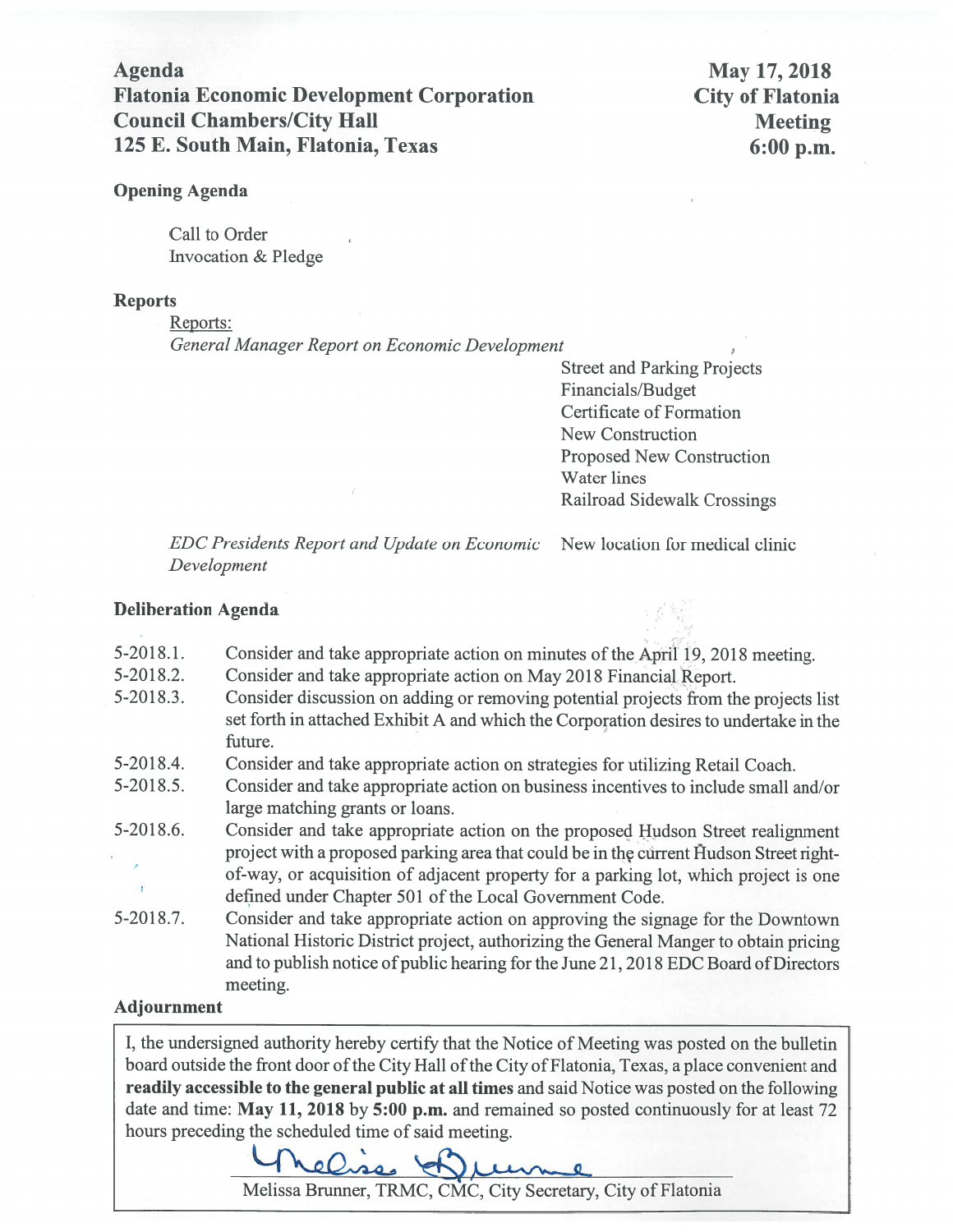### **NOTICE OF ASSISTANCE AT THE PUBLIC MEETING**

The Flatonia City Hall is wheelchair accessible. Access to the building is available at the primary entrance facing Main Street. Persons with disabilities who plan to attend this meeting and who may need auxiliary aids or services such as interpreters for persons who are deaf or hearing impaired, readers, or large print are requested to contact the City Secretary's Office at 361-865-3548 or by FAX 361- 865-2817 at least two working days prior to the meeting so that appropriate arrangements can be made.

#### **EXECUTIVE SESSION STATEMENT**

The City Council reserves the right to adjourn into executive session at any time during the course of this meeting to discuss any of the matters listed above, as authorized by the Texas Government Code, Section 551.071 (Consultations with Attorney), 551.072 (Deliberations about Real Property), 551.073 (Deliberations Regarding Gifts and Donations), 551.074 (Personnel Matters), 551.076 (Deliberations Regarding Security Devices or Security Audits), 551.086 (Certain Public Power Utilities: Competitive Matters) and 551.087 (Deliberation Regarding Economic Development Negotiations).

#### **Agenda Removal Notice**

This Public Notice was removed from the official posting board at the Flatonia City Hall on the following date and time:

By:  $\overline{\phantom{0}}$ 

l

Melissa Brunner, TRMC, CMC, City Secretary, City of Flatonia